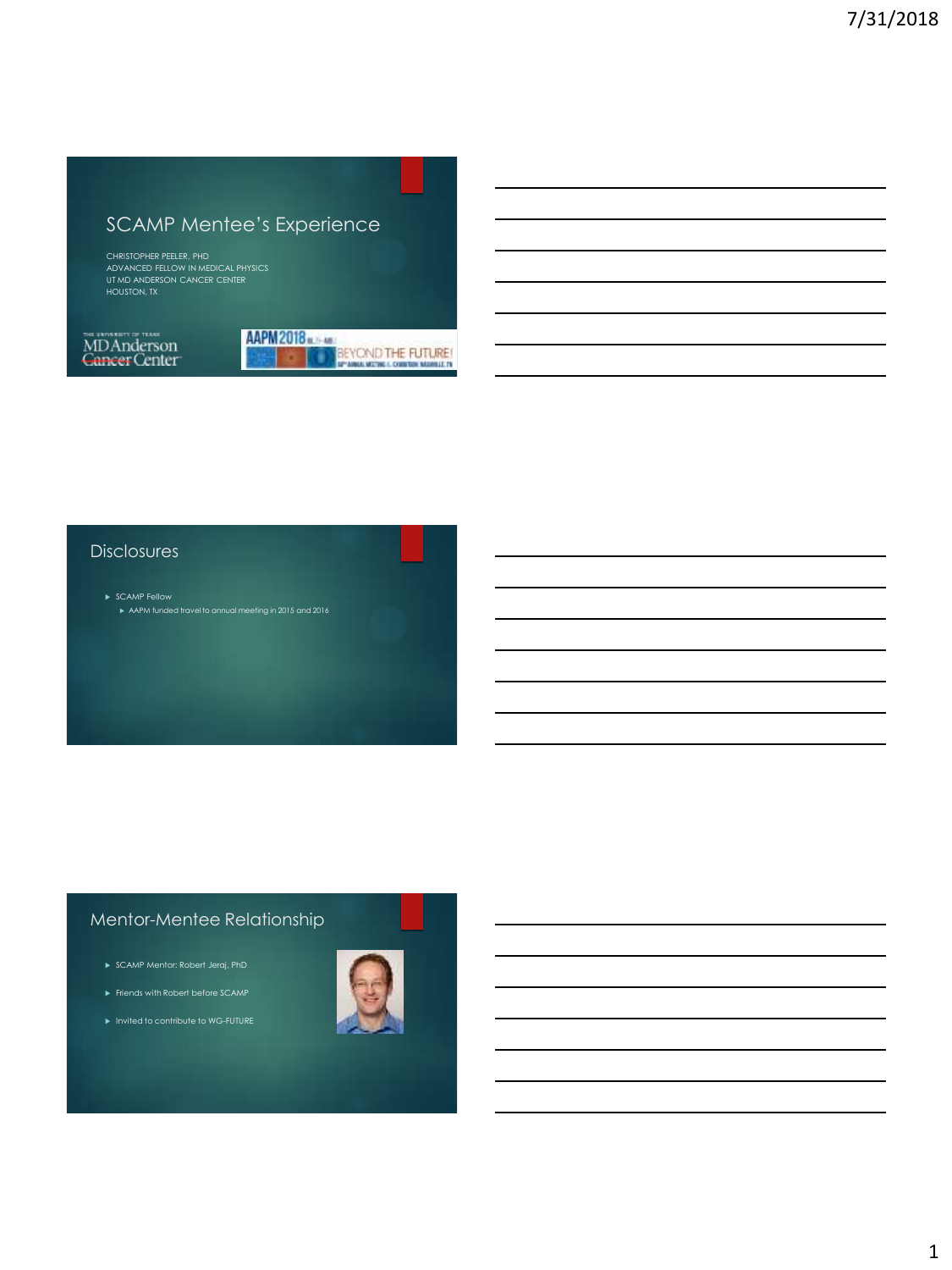# Experience before SCAMP: WGSTR

- Founded Working Group on Student and Trainee Research (WGSTR) with Stephanie Harmon, PhD and Clemens Grassberger, PhD (co-chairs)
- Goal to provide additional research related experiences and opportunities for young AAPM members Host student luncheon to address research-related topics and foster discussion between students and more senior AAPM members
- Propose and host sessions related to professional development for research-interested students and trainees and early career medical physicists
- Expanding Horizons travel grants



### Hosted Sessions

- -
- Fostering a Successful Career in Research Successful researchers share their experiences Speakers: Radhe Mohan, PhD, Maryellen Giger, PhD, James Dempsey, PhD
- -
- ► Research Funding<br>► Focus on early career NIH grants<br>► Speakers: Keyvan Farahani, PhD, Amit Sawant, PhD, Carrie Glide-Hurst,<br>PhD, Ruijiang Li, PhD, Lei Xing, PhD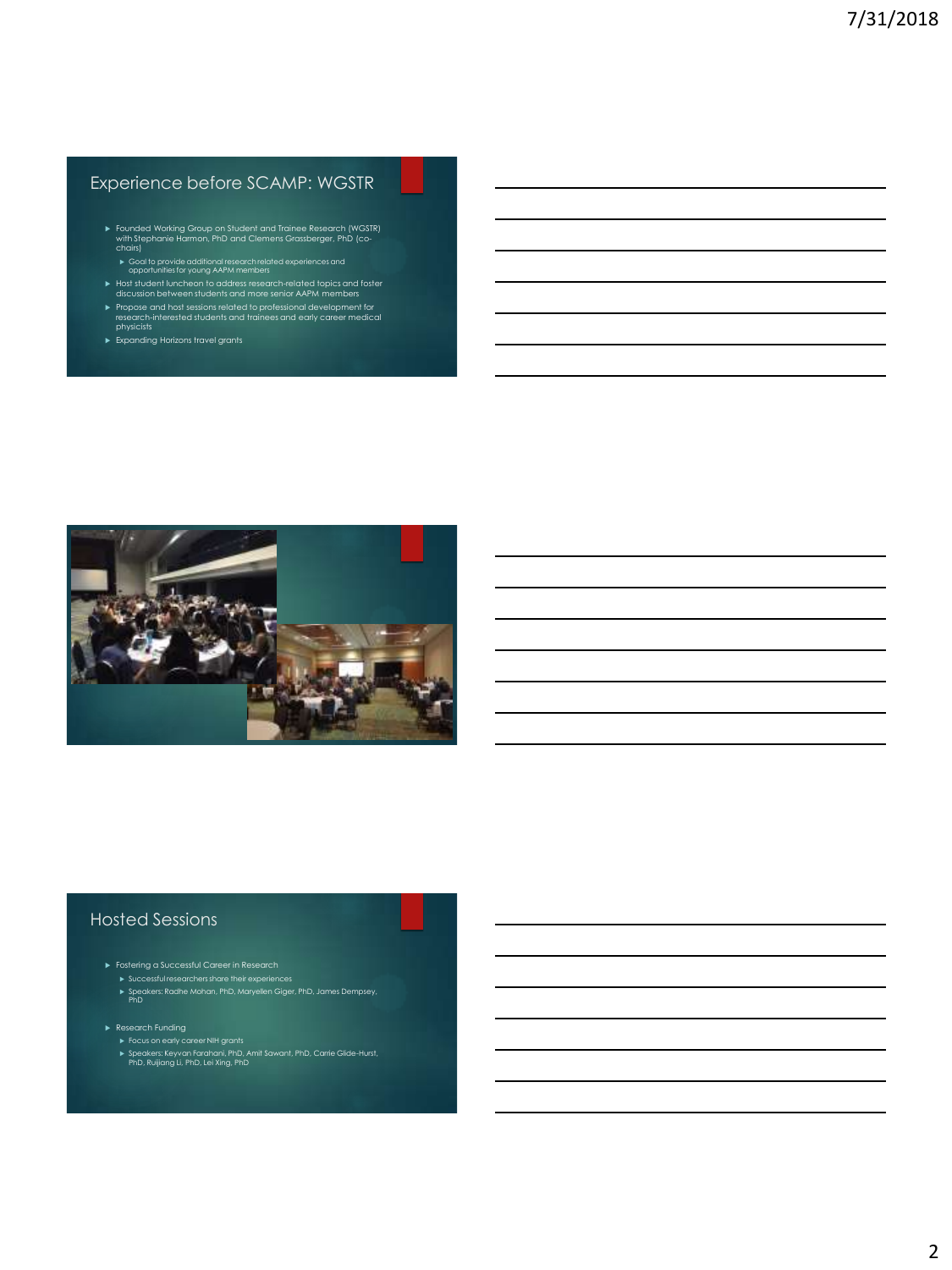# SCAMP Experience

- Follow Robert around Requires good walking shoes
- Attend committee meetings ► WGFUTURE, WG on Imaging for Treatment Assessment, International<br>Scientific Exchange Programs Subcommittee, Working Group on Funding<br>and Grantsmanship, Research Committee, Therapy Physics Committee,<br>WGSTR, TG 256, and ot
- 
- Lengthy career discussions with Robert More ideas on how to be involved in AAPM, potential new initiatives

# Post-SCAMP Experience

- Successful transition!
- 
- Attend many more committee meetings than before (contribute where possible)
- Still hang out with Robert

#### Takeaways

- 
- 
-